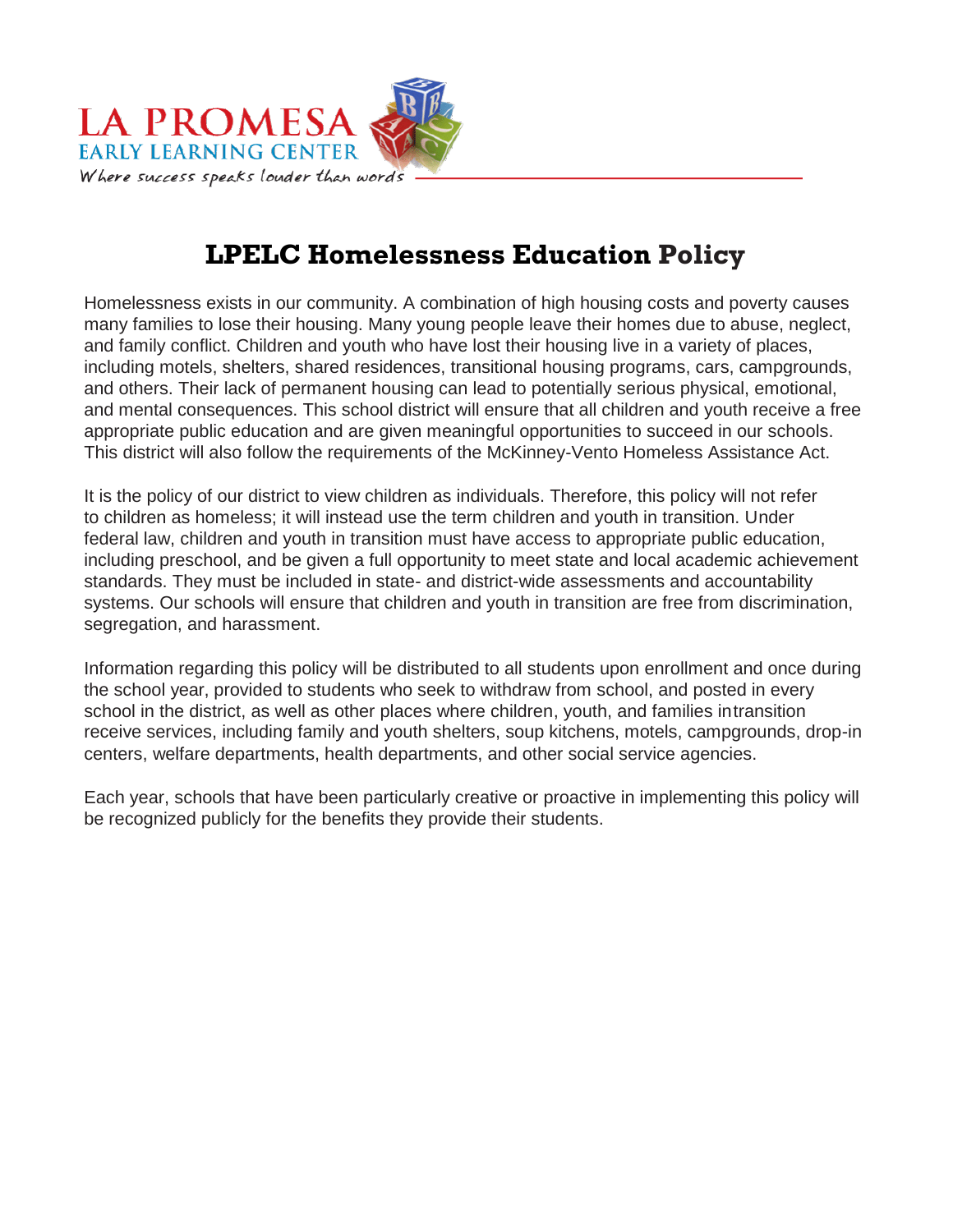### **Definitions**

Children and youth in transition means children and youth who are otherwise legally entitled to or eligible for a free public education, including preschool, and who lack a fixed, regular, and adequate nighttime residence, including:

- Children and youth who are sharing the housing of other persons due to loss of housing, economic hardship, or a similar reason; are living in motels, hotels, campgrounds, or trailer parks due to lack of alternative adequate accommodations; are living in emergency or transitional shelters; are abandoned in hospitals; or are awaiting foster care placement.
- Children and youth who have a primary nighttime residence that is a private or public place not designed for or ordinarily used as a regular sleeping accommodation for human beings.
- Children and youth who are living in a car, park, public space, abandoned building, substandard housing, bus or train station, or similar setting.
- Migratory children and youth who are living in a situation described above.

A child or youth will be considered to be in transition for as long as he or she is in a living situation described above.

*Unaccompanied youth* means a youth not in the physical custody of a parent or guardian, who is in transition as defined above. The more general term youth also includes unaccompanied youth.

*Enroll* and *enrollment* mean attending school and participating fully in all school activities.

*Immediate* means without delay.

*Parent* means a person having legal or physical custody of a child or youth.

*School of origin* means the school the child or youth attended when permanently housed or the school in which the child or youth was last enrolled.

Local liaison is the staff person designated by our LEA and each LEA in the state as the person responsible for carrying out the duties assigned to the local homeless education liaison by the McKinney-Vento Homeless Assistance Act.

#### **Identification**

In collaboration with school personnel and community organizations, the local liaison will identify children and youth in transition in the district, both in and out of school. The local liaison will train school personnel on possible indicators of homelessness, sensitivity in identifying families and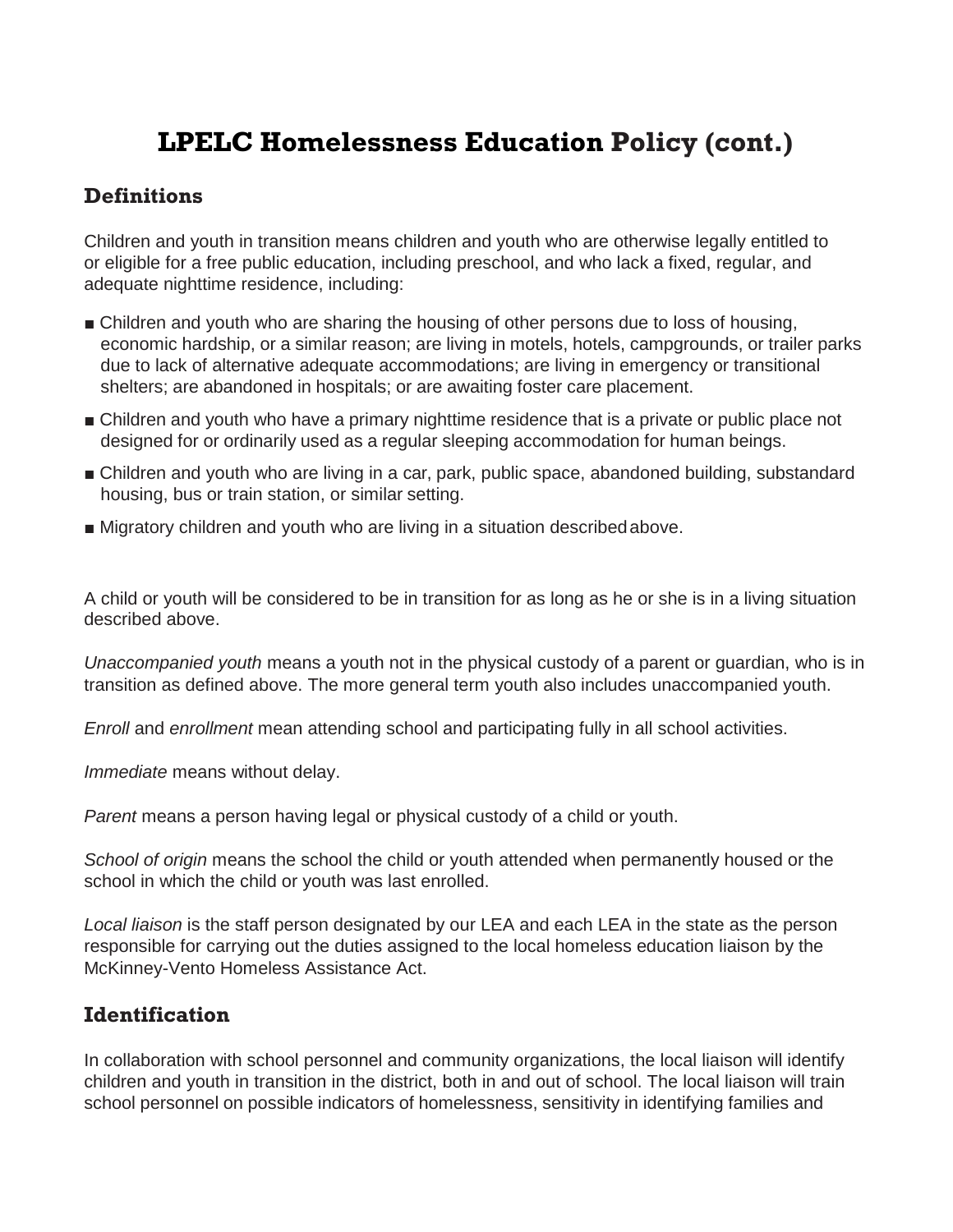youth as in transition, and procedures for forwarding information indicating homelessness to the local liaison. The local liaison will also instruct school registrars and secretaries to inquire about possible homelessness upon the enrollment and withdrawal of every student and to forward information indicating homelessness to the local liaison. Community partners in identification may include the following: family and youth shelters, soup kitchens, motels, campgrounds, drop-in centers, welfare departments and other social service agencies, street outreach teams, faith-based organizations, truancy and attendance officers, local homeless coalitions, and legal services.

The local liaison will keep data on the number of children and youth in transition in the district; where they are living; their academic achievement (including performance on state- and districtwide assessments); and the reasons for any enrollment delays, interruptions in their education, or school transfers.

### **School Selection**

Each child and youth in transition has the right to remain at his or her school of origin or to attend any school that housed students who live in the attendance area in which the child or youth is actually living are eligible to attend. Maintaining a student in his or her school of origin is important for both the student and our school district. Students who change schools have been found to have lower test scores and overall academic performance than peers who do not change schools. High mobility rates also have been shown to lower test scores for stable students. Keeping students in their schools of origin enhances their academic and social growth, while permitting our schools to benefit from the increased test scores and achievement shown to result from student continuity.

Therefore, in selecting a school, children and youth in transition will remain at their schools of origin to the extent feasible, unless that is against the parent or youth's wishes. Students may remain at their schools of origin the entire time they are in transition and until the end of any academic year in which they become permanently housed. The same applies if a child or youth loses his or her housing between academic years.

Feasibility will be a child-centered determination, based on the needs and interests of the particular student and the parent or youth's wishes. Potential feasibility considerations include:

- The age of the child or youth
- The distance of a commute and the impact it may have on the student's education
- Personal safety issues
- A student's need for special instruction (e.g., special education and related services)
- The length of anticipated stay in a temporary shelter or other temporary location
- The time remaining in the school year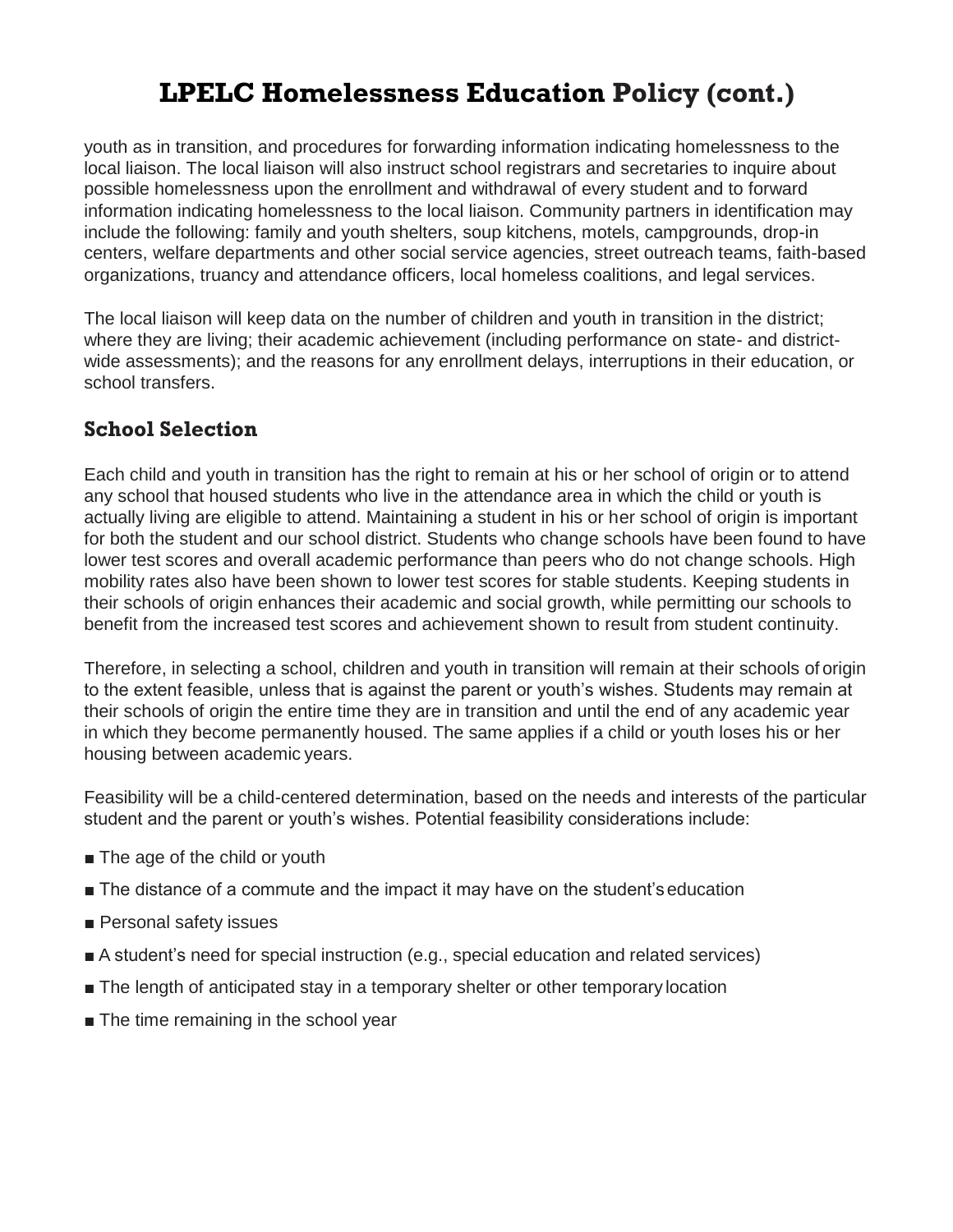Services that are required to be provided, including transportation to and from the school of origin (see next page) and services under federal and other programs, will not be considered in determining feasibility.

### **Enrollment**

Consistent, uninterrupted education is vital for academic achievement. Due to the realities of homelessness and mobility, students in transition may not have school enrollment documents available readily. Nonetheless, the school selected for enrollment must enroll any child or youth in transition immediately. Enrollment may not be denied or delayed due to the lack of any document normally required for enrollment, including:

- Proof of residency
- Transcripts/school records (The enrolling school must contact the student's previous school to obtain school records. Initial placement of students whose records are not immediately available can be made based on the student's age and information gathered from the student, parent, and previous schools or teachers.)
- Immunizations or immunization/health/medical/physical records (If necessary, the school must refer students to the local liaison to assist with obtaining immunizations and/or immunization and other medical records. Health records may often be obtained from previous schools or state registries, and school- or community-based clinics can initiate immunizations when needed.)
- Proof of guardianship
- Birth certificate
- Any other document requirements
- Unpaid school fees
- Lack of uniforms or clothing that conforms to dress codes
- Any factor related to the student's living situation

Unaccompanied youth must also be enrolled immediately in school. They may either enroll themselves or be enrolled by a parent, non-parent caretaker, older sibling, or local liaison.

#### **Transportation**

Without appropriate transportation, a student may not be able to continue attending his or her school of origin. To avoid such forced school transfers, at a parent's request, transportation will be provided to and from the school of origin for a child or youth in transition. Transportation will be provided for the entire time the child or youth has a right to attend that school, as defined above, including during pending disputes. The local liaison will request transportation to and from the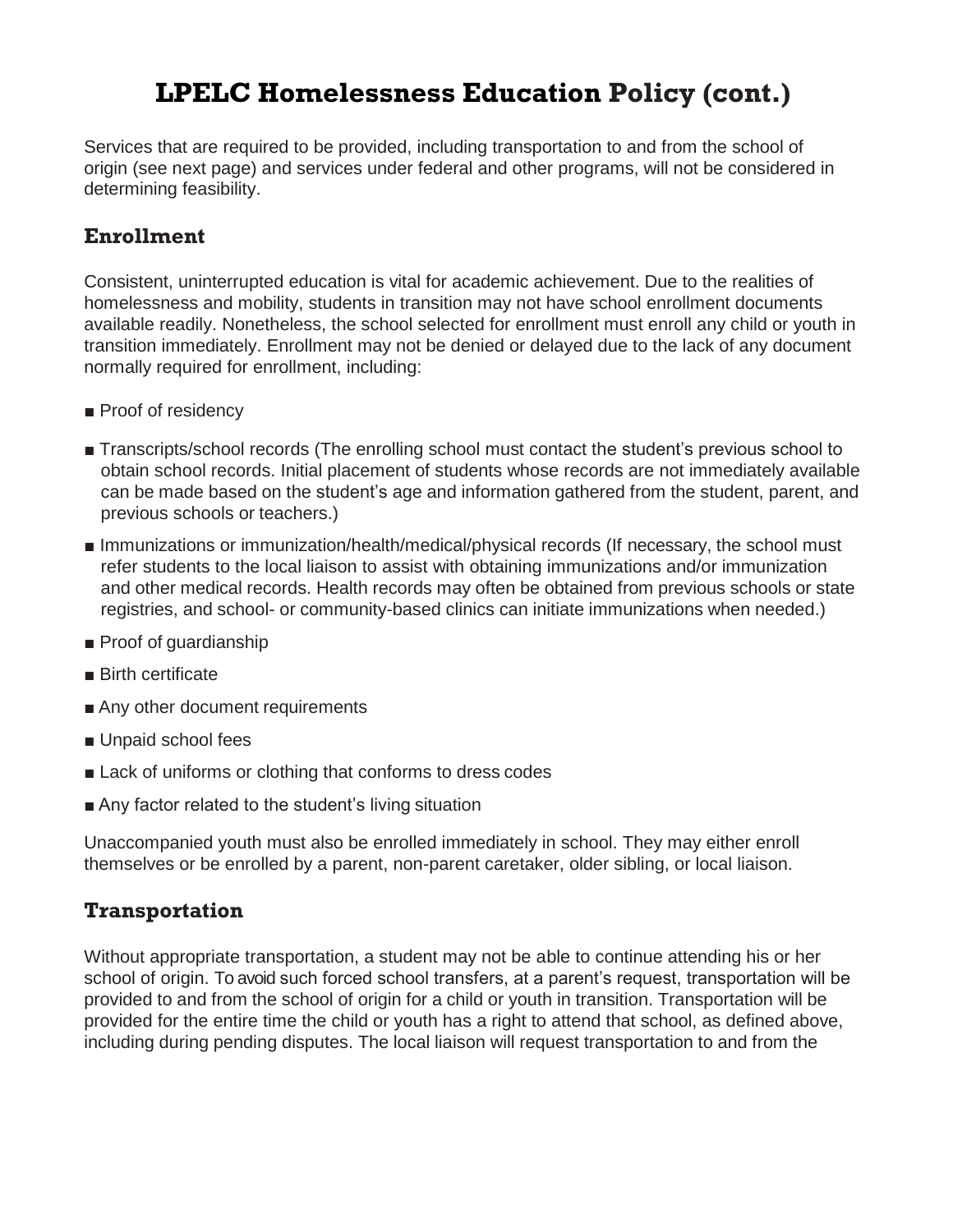school of origin for unaccompanied youth. The length of the commute will be considered only in determining the feasibility of placement in the school of origin based on potential harm to the student, as discussed above. Parents and unaccompanied youth must be informed of this right to transportation before they select a school for attendance.

Schools and local liaisons will use the district transportation form to process transportation requests. Requests will be processed and transportation arranged without delay. If the student in transition is living and attending school in this district, this district will arrange transportation. If the student in transition is living in this district but attending school in another, or attending school in this district but living in another, this district will coordinate with the neighboring district to arrange transportation. It is this district's policy that inter-district disputes will not result in a student in transition missing school. If such a dispute arises, this district will arrange transportation and immediately bring the matter to the attention of the State Coordinator for the Education of Homeless Children and Youth. In addition to receiving transportation to and from the school of origin upon request, children and youth in transition will also be provided with other transportation services comparable to those offered to housed students.

#### **Services**

Children and youth in transition will be provided services comparable to services offered to other students in the selected school, including:

- Transportation (as described above)
- Title I, Part A, services (as described below)
- Educational services for which the student meets eligibility criteria, including special education and related services and programs for English language learners
- Vocational and technical education programs
- Gifted and talented programs
- Before- and after-school programs

The district recognizes that children and youth in transition suffer from disabilities at a disproportionate rate, yet frequently are not evaluated or provided appropriate special education and related services. To address this problem, evaluations of children and youth in transition suspected of having a disability will be given priority and coordinated with students' prior and subsequent schools as necessary to ensure the timely completion of a full evaluation. When necessary, the district will designate expeditiously a surrogate parent for unaccompanied youth suspected of having a disability. If participation of a surrogate parent in the student's education is needed prior to the appointment of a surrogate parent, the district will designate a temporary surrogate in accordance with the provisions of the Individuals with Disabilities Education Act (IDEA). If a student has an Individualized Education Program (IEP), the enrolling school will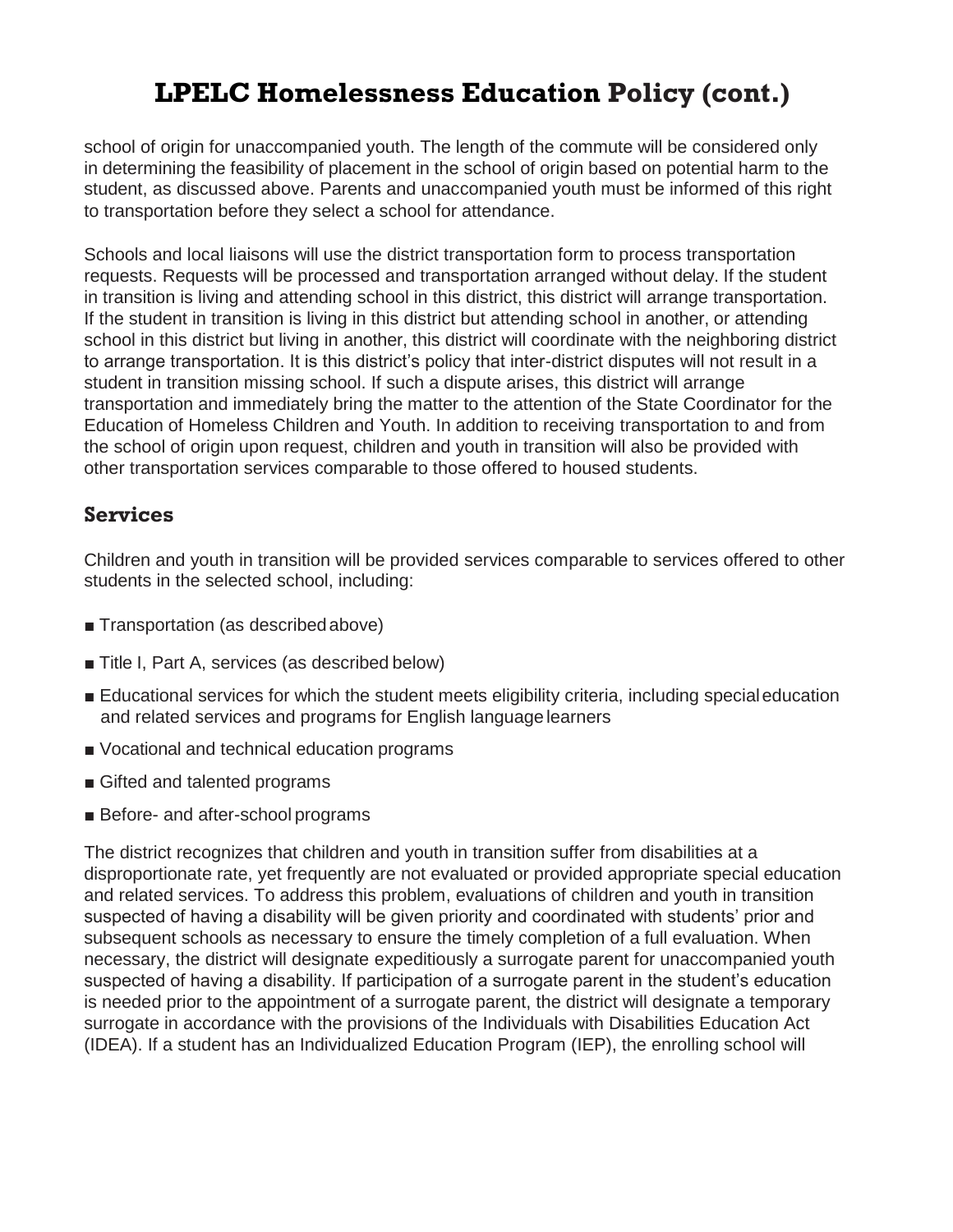implement it immediately. Any necessary IEP meetings or re-evaluations will then be conducted expeditiously. If complete records are not available, IEP teams must use good judgment in choosing the best course of action, balancing procedural requirements and the provision of services. In all cases, the goal will be to avoid any disruption in appropriate services.

When applying any district policy regarding tardiness or absences, any tardiness or absence related to a child or youth's living situation will be excused. Our school district will follow state procedures to ensure that youth in transition and youth who are out of school are identified and accorded equal access to appropriate secondary education and support services. School personnel will refer children and youth in transition to appropriate health care services, including dental and mental health services. The local liaison will assist the school in making such referrals, as necessary.

School personnel must also inform parents of all educational and related opportunities available to their children and provide parents with meaningful opportunities to participate in their children's education. All parent information required by any provision of this policy must be provided in a form, manner, and language understandable to each parent.

### **Disputes**

If a dispute arises over any issue covered in this policy, the child or youth in transition will be admitted immediately to the school in which enrollment is sought, pending final resolution of the dispute. The student will also have the rights of a student in transition to all appropriate educational services, transportation, free meals, and Title I, Part A, services while the dispute is pending.

The school where the dispute arises will provide the parent or unaccompanied youth with a written explanation of its decision and the right to appeal and will refer the parent or youth to the local liaison immediately. The local liaison will ensure that the student is enrolled in the requested school and receiving other services to which he or she is entitled and will resolve the dispute as expeditiously as possible. The parent or unaccompanied youth will be given every opportunity to participate meaningfully in the resolution of the dispute. The local liaison will keep records of all disputes in order to determine whether particular issues or schools are delaying or denying the enrollment of children and youth in transition repeatedly.

The parent, unaccompanied youth, or school district may appeal the school district's decision as provided in the state's dispute resolution process.

### **Free Meals**

Hunger and poor nutrition are obvious barriers to learning. To help ensure that children and youth in transition are available for learning, the U.S. Department of Agriculture has determined that all children and youth in transition are automatically eligible for free meals. On the day a child or youth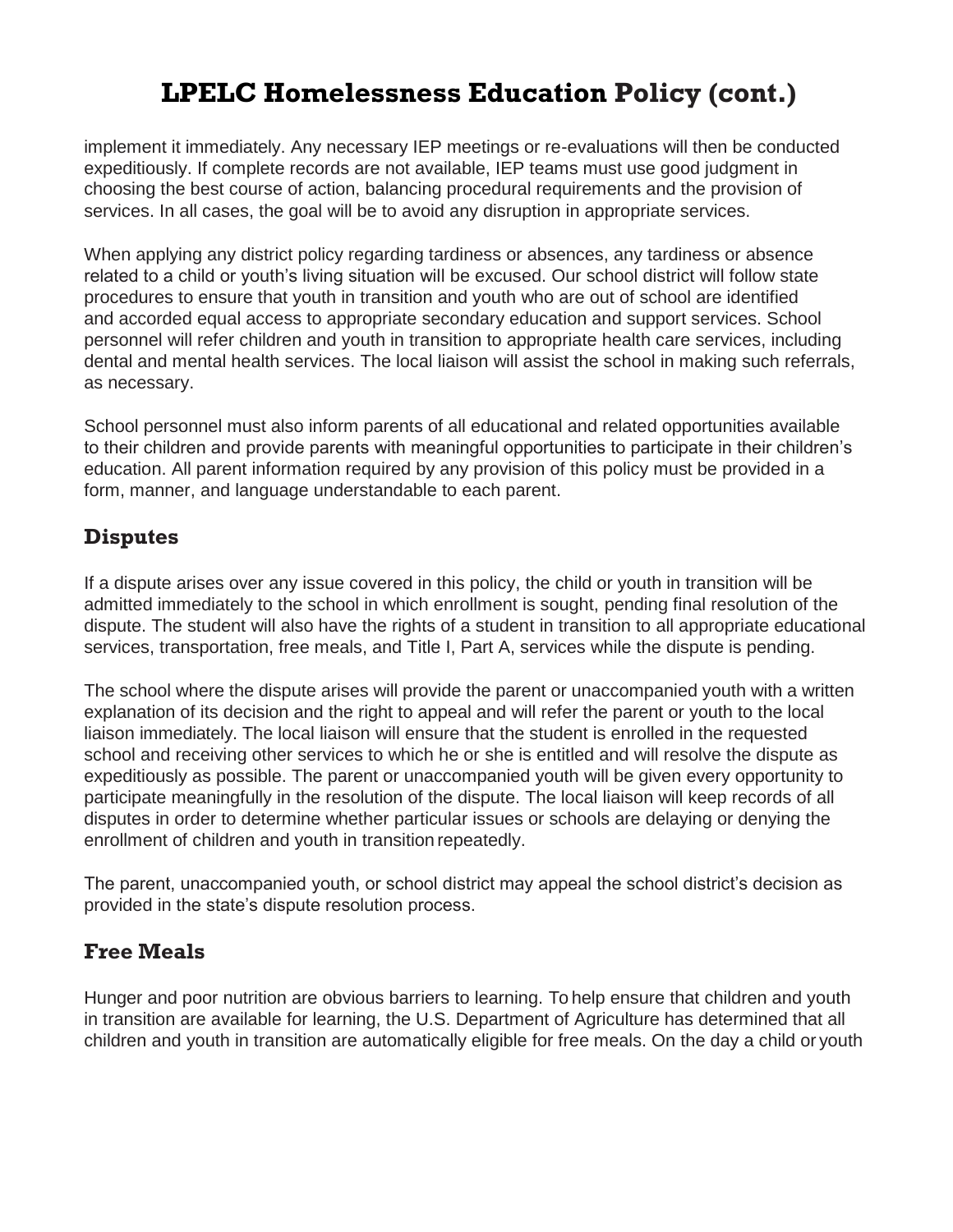in transition enrolls in school, the enrolling school must submit the student's name to the district nutrition office for immediate processing.

### **Title I, Part A**

Children and youth in transition are automatically eligible for Title I, Part A services, regardless of what school they attend. The trauma and instability of homelessness put students at sufficient risk of academic regression to warrant additional support. The district will reserve such funds as are necessary to provide services comparable to those provided to Title I students to children and youth in transition attending non-participating schools. The amount reserved will be determined by a formula based upon the per-pupil Title I, Part A, expenditure and developed jointly by the local liaison and the Title I director. Reserved funds will be used to provide education-related support services to children and youth in transition, both in school and outside of school, and to remove barriers that prevent regular attendance.

Our district's Title I plan will be coordinated with our McKinney-Vento services, through collaboration between the Title I director and the local liaison. Children and youth in transition will be assessed, reported on, and included in accountability systems, as required by federal law and U.S. Department of Education Regulations and Policy Guidance.

### **Training**

The local liaison will conduct training and sensitivity/awareness activities for the following LEA and school staff at least once each year: the Assistant Superintendent, principals, assistant principals, federal program administrators, registrars, school secretaries, school counselors, school social workers, bus drivers, custodians, cafeteria workers, school nurses, and teachers. The trainings and activities will be designed to increase staff awareness of homelessness, facilitate immediate enrollment, ensure compliance with this policy, and increase sensitivity to children and youth in transition.

The local liaison will also obtain from every school the name and contact information of a building liaison. Building liaisons will lead and coordinate their schools' compliance with this policy and will receive training from the local liaison annually.

### **Coordination**

The local liaison will coordinate with and seek support from the State Coordinator for the Education of Homeless Children and Youth, public and private service providers in the community, housing and placement agencies, the pupil transportation department, local liaisons in neighboring districts, and other organizations and agencies. Coordination will include conducting outreach and training to those agencies and participating in the local continuum of care, homeless coalition, homeless steering committee, and other relevant groups. Both public and private agencies will be encouraged to support the local liaison and our schools in implementing this policy.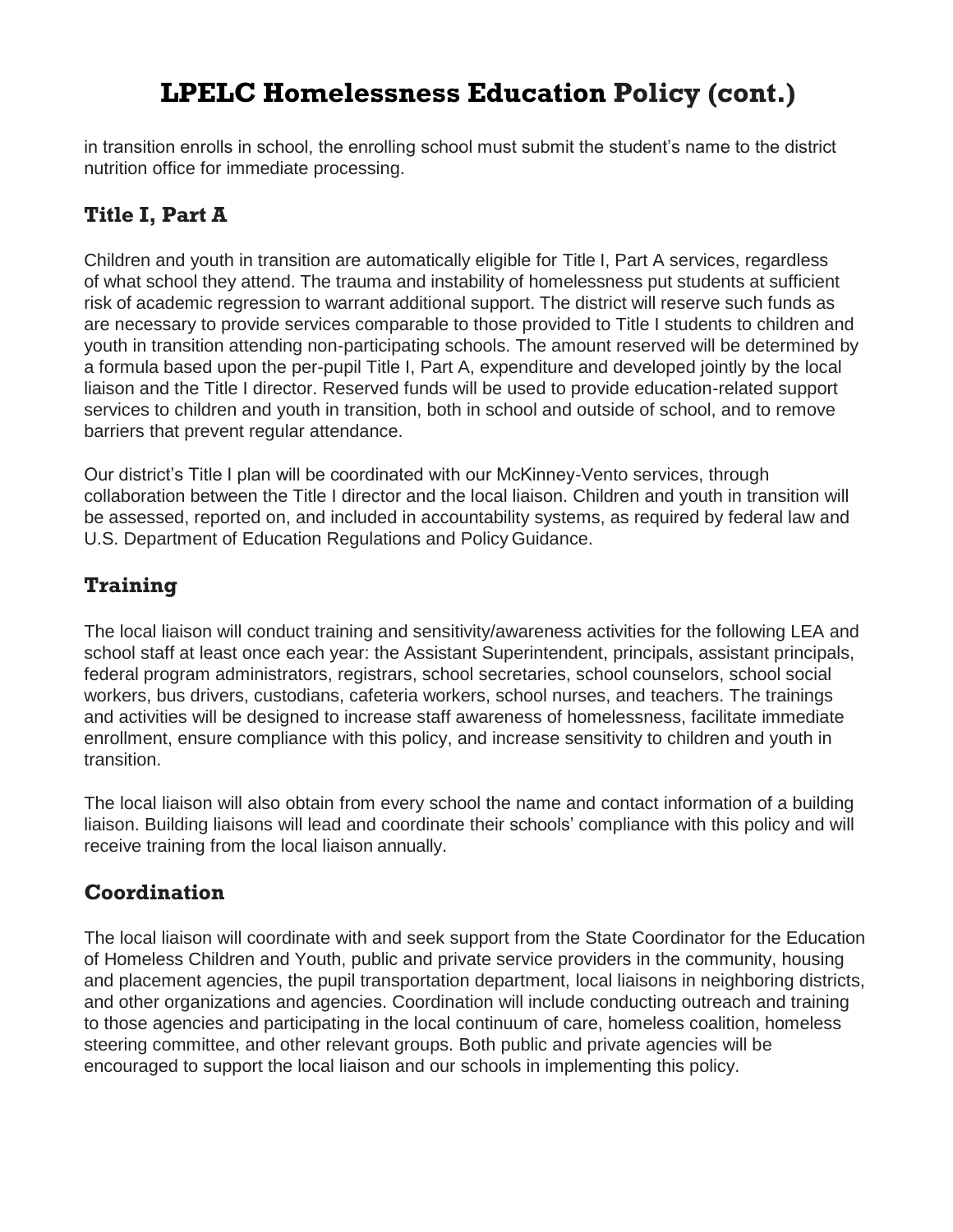### **Preschool**

Preschool education is a very important element of later academic success. Children in transition have experienced many difficulties accessing preschool opportunities. To facilitate preschool enrollment and attendance, the provisions of this policy will apply to preschools administered by our school district. Our district will ensure that children in transition receive priority enrollment in preschool programs operated by the district, including exempting children in transition from waiting lists.

Children in transition with disabilities will be referred for preschool services under the Individuals with Disabilities Education Act (IDEA). Children in transition under age three will be referred for at-risk services under Part C of IDEA and screened to determine if referrals for additional Part C services are appropriate. The local liaison will collaborate with Head Start and Even Start programs and other preschool programs to ensure that children in transition can access those programs.

#### **References**

The McKinney-Vento Homeless Assistance Act, 42 U.S.C. §§11431 – 11436.

Title I, Part A, of the Elementary and Secondary Education Act, 20 U.S.C. §§6311 – 6315.

The Individuals with Disabilities Education Act, 20 U.S.C. §§1400 et seq.

Child Nutrition and WIC Reauthorization Act of 2004, 42 U.S.C. §§1751 et seq.

June 5, 1992 Policy of the Administration for Children and Families of the U.S. Department of Health and Human Services.

6.10.3 NMCA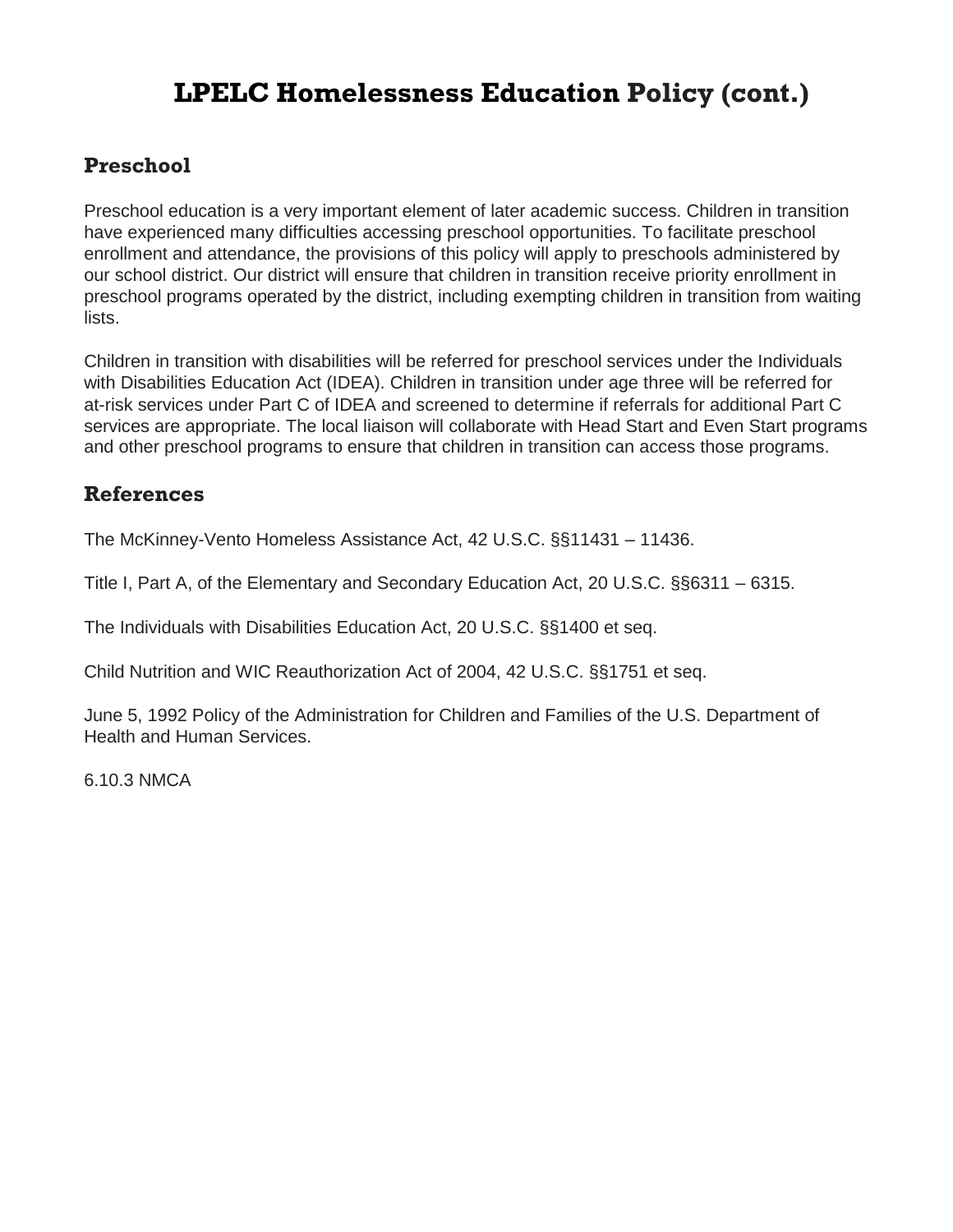#### **ADMISSION OF HOMELESS CHILDREN**

The LPELC School Board is committed to educating homeless children and youth. Homeless children and youth shall not be stigmatized or segregated on the basis of their status as homeless.

The LPELC School District will serve each homeless student according to the student's best interest and will

• continue the student's education in the school of origin for the duration of homelessness

• if the student becomes homeless between academic years or during an academic year; or

for the remainder of the academic year, if the student becomes permanently housed during an academic year; or

• enroll the student in any public school that non-homeless students who live in the attendance area in which the student is actually living are eligible to attend.

In determining the best interest of a homeless student, the LPELC School board shall

• to the extent feasible, keep the student in the school of origin, except when doing so is contrary to the wishes of the student's parent or guardian;

• provide a written explanation, including a statement regarding the right to appeal as described below, to the homeless student's parent or guardian, if the division sends the student to a school other than the school of origin or a school requested by the parent or guardian; and

in the case of an unaccompanied youth, ensure that the district's homeless liaison assists in placement or enrollment decisions regarding the student, considers the views of such unaccompanied youth, and provides notice to such youth of the right to appeal described below.

#### Enrollment

The school selected in accordance with this policy shall immediately enroll the homeless student, even if the student is unable to produce records normally required for enrollment, such as previous academic records, medical records, proof of residency, or other documentation.

The enrolling school shall immediately contact the school last attended by the student to obtain relevant academic and other records.

If the student needs to obtain immunizations, or immunization or medical records, the enrolling school shall immediately refer the parent or guardian of the student to the district's homeless liaison, who shall assist in obtaining necessary immunizations, or immunization or medical records.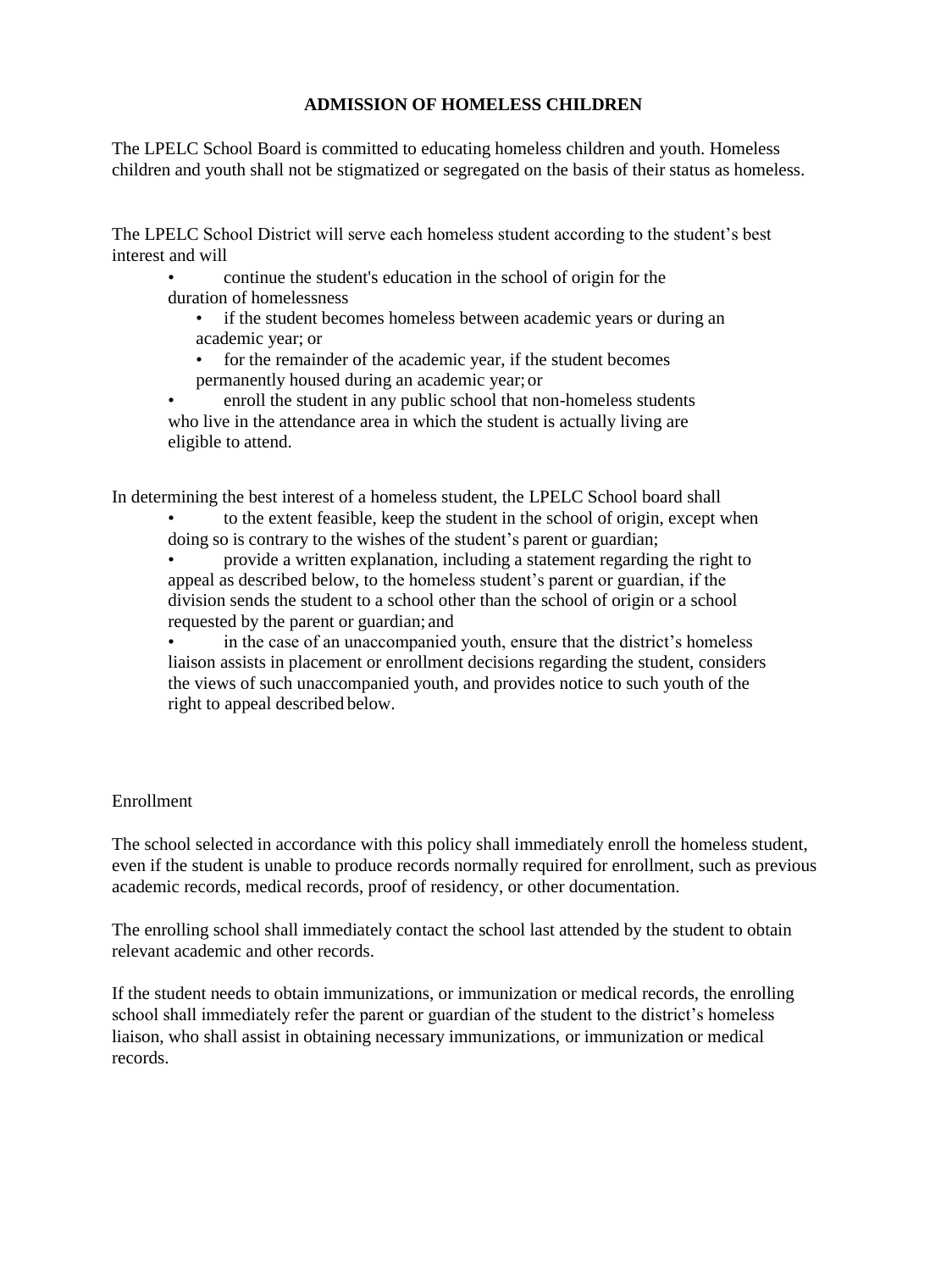The decision regarding placement shall be made regardless of whether the student lives with the homeless parents or has been temporarily placed elsewhere.

#### Enrollment Disputes

If a dispute arises over school selection or enrollment in a school

• the homeless student shall be immediately admitted to the school in which enrollment is sought, pending resolution of thedispute;

• the parent or guardian of the student shall be provided with a written explanation of the school's decision regarding school selection or enrollment, including the rights of the parent, guardian, or student to appeal thedecision;

• the student, parent, or guardian shall be referred to the district's homeless liaison who shall carry out the appeal process as expeditiously as possible after receiving notice of the dispute; and

in the case of an unaccompanied youth, the homeless liaison shall ensure that the youth is immediately enrolled in school pending resolution of the dispute.

#### Appeal Process

#### Oral Complaint

In the event that an unaccompanied student or the parent or guardian of a student (hereinafter referred to as the Complainant) disagrees with a school's decision regarding the student's eligibility to attend the school, the Complainant shall orally present his position to the division's homeless liaison.

#### Written Complaint

If the disagreement is not resolved within five (5) school days, the Complainant may present a written complaint to the homeless liaison. The written complaint must include the following information: the date the complaint is given to the homeless liaison; a summary of the events surrounding the dispute; the name(s) of the school division personnel involved in the enrollment decision; and the result of the presentation of the oral complaint to the homeless liaison.

Within five (5) school days after receiving the written complaint, the homeless liaison will reach a decision regarding the contested enrollment and shall provide a written statement of that decision, including the reasons therefore, to the Complainant. The liaison will inform the Superintendent of the formal complaint and its resolution.

#### Appeal to Director/Principal

If the Complainant is not satisfied with the written decision of the homeless liaison, the Complainant may appeal that decision to the Director/Principal by filing a written appeal. The homeless liaison shall ensure that the Director/Principal receives copies of the written complaint and the response thereto. The Director/Principal or designee shall schedule a conference with the Complainant to discuss the complaint. Within five (5) school days of receiving the written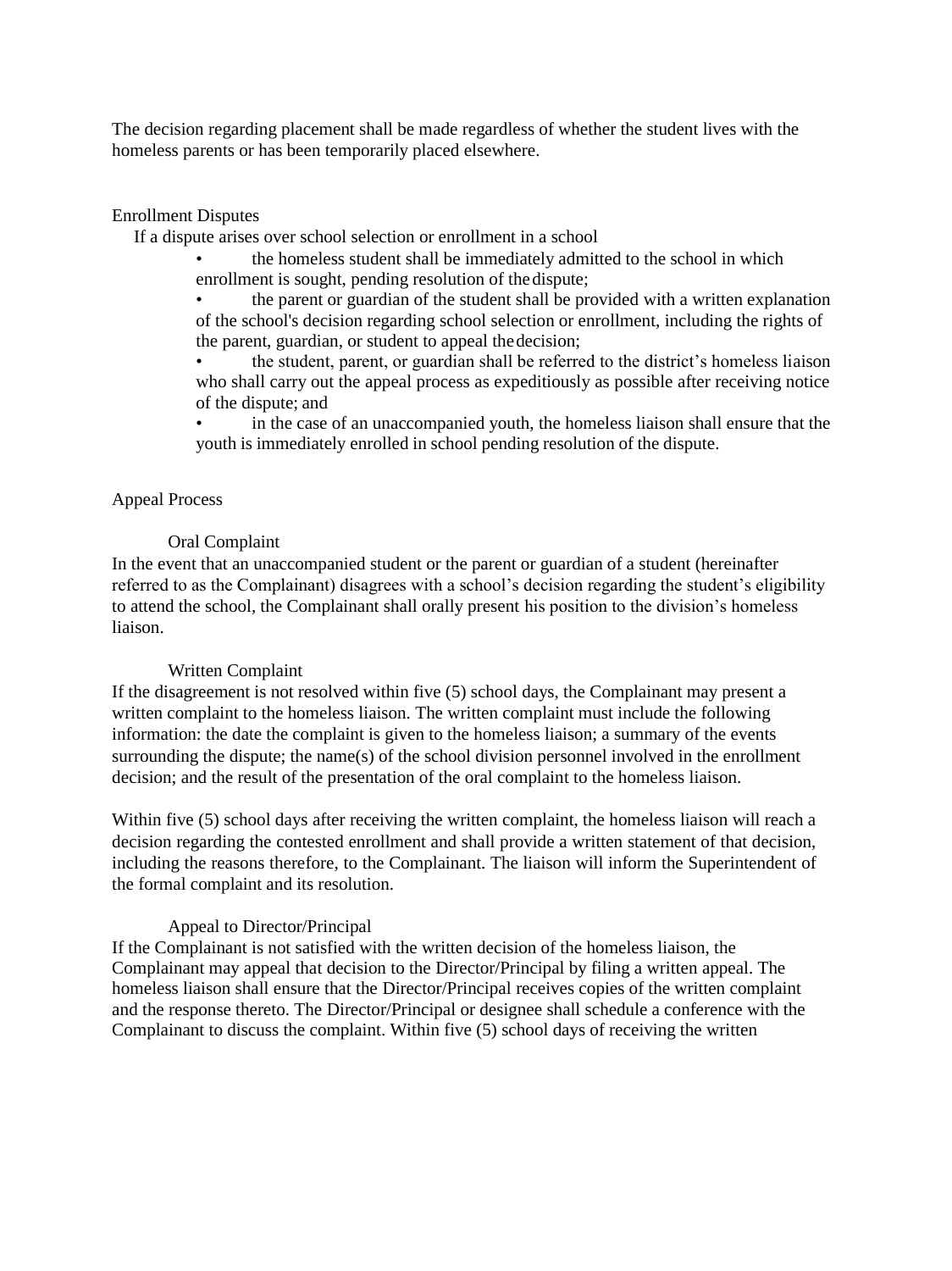appeal, the Director/Principal, or designee, shall provide a written decision to the Complainant including a statement of the reasons therefore.

#### Comparable Services

Each homeless student shall be provided services comparable to services offered to other students in the school attended by the homeless student including the following:

- transportation services;
- educational services for which the student meets the eligibility criteria, such as services provided under Title I, educational programs for children with disabilities, and educational programs for students with limited English proficiency;
- programs in vocational and technical education;
- programs for gifted and talented students; and
- school nutrition programs.

#### Definitions:

The term "homeless student" means an individual who lacks a fixed, regular, and adequate nighttime residence and includes:

• children and youths who are sharing the housing of other persons due to loss of housing, economic hardship, or a similar reason; are living in motels, hotels, trailer parks, or camping grounds due to the lack of alternative adequate accommodations; are living in emergency or transitional shelters; are abandoned in hospitals; or are awaiting foster care placement;

• children and youths who have a primary nighttime residence that is a public or private place not designed for or ordinarily used as a regular sleeping accommodation for human beings;

• children and youths who are living in cars, parks, public spaces, abandoned buildings, substandard housing, bus or train stations, or similar settings; and

• migratory children who qualify as homeless for the purposes of this policy because the children are living in circumstances describedabove.

The term "migratory child" means a child who is, or whose parent or spouse is, a migratory agricultural worker, including a migratory dairy worker, or a migratory fisher, and who, in the preceding 36 months, has moved from one school district to another in order to obtain, or accompany such parent or spouse in order to obtain, temporary or seasonal employment in agricultural or fishing.

The term "school of origin" means the school that the student attended when permanently housed or the school in which the student was last enrolled.

The term "unaccompanied youth" includes a youth not in the physical custody of a parent or guardian.